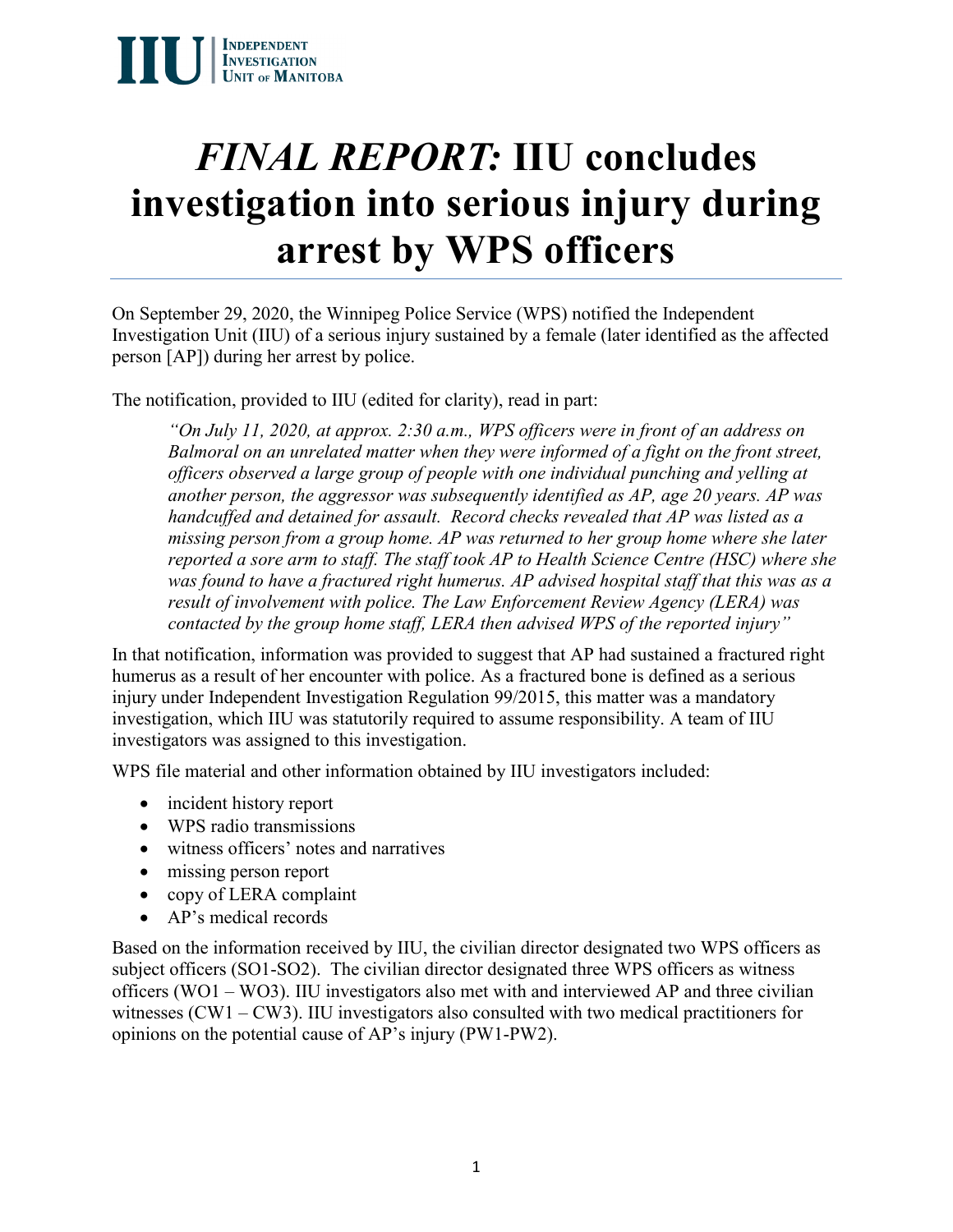

#### **Facts and Circumstances**

## **Affected Person:**

AP stated that she could not remember when the incident happened but knows that the police arrested her and broke her right arm above the elbow. AP stated she was having a couple of "*Rockstar*" drinks at around 1:00 a.m. at a commercial premise on Balmoral Street by herself when she was arrested and taken to a group home at St. John's Avenue. AP stated she was going to run away because she did not want police to *"…kill her mood"* but there were four officers present. AP stated that police were holding on to her because she was *"…probably drunk and giving them problems"*. AP stated that her arm did not feel right so she went to the hospital by herself where X-rays were taken. AP stated she was advised that her arm was broken and a cast was placed on it. AP stated that the police placed handcuffs on her and put her in the back seat of a cruiser car. AP stated that she told the police that her arm was hurting and to *"…make the handcuffs looser*". She stated the police did not do anything until they got to the group home where they took the handcuffs off. AP stated that she asked the police what she did and that they told her that they *"…needed to make sure she was safe and take her home to her group home"*. AP stated she never asked the police to take her to the hospital and she never told them of her arm pain except to loosen the handcuffs because they were too tight. AP stated that she told a group home worker that her arm was sore. AP stated that she went to a walk-in clinic at HSC on her own. AP also stated that as her arm *"…really hurt and she did not know what to do"*, group home staff took her to a doctor.

### **AP's Medical Records:**

AP provided IIU investigators with a medical release. Medical records from HSC disclosed that AP attended HSC and was examined on July 11, 2020 and the following was her diagnosis:

# CLINICAL HISTORY:

# RIGHT HUMERUS

There is some residual mild medial and mild to moderate anterior displacement of the humeral shaft fracture. The degree of anterior displacement is 7 mm.

Humeral fracture. Rule out other injuries. No elbow fracture is identified. There is also no evidence of a forearm fracture. The distal humeral fracture demonstrates quite severe posterior angulation<sup>[1](#page-1-0)</sup>. There is a transverse fracture through the image to distal shaft of the humerus with slight, 5mm medial displacement. The glenohumeral  $2$  articulation appears intact.

 $\overline{a}$ <sup>1</sup> deviation from a straight line

<span id="page-1-1"></span><span id="page-1-0"></span><sup>&</sup>lt;sup>2</sup> Relating to the glenoid cavity and the humerus.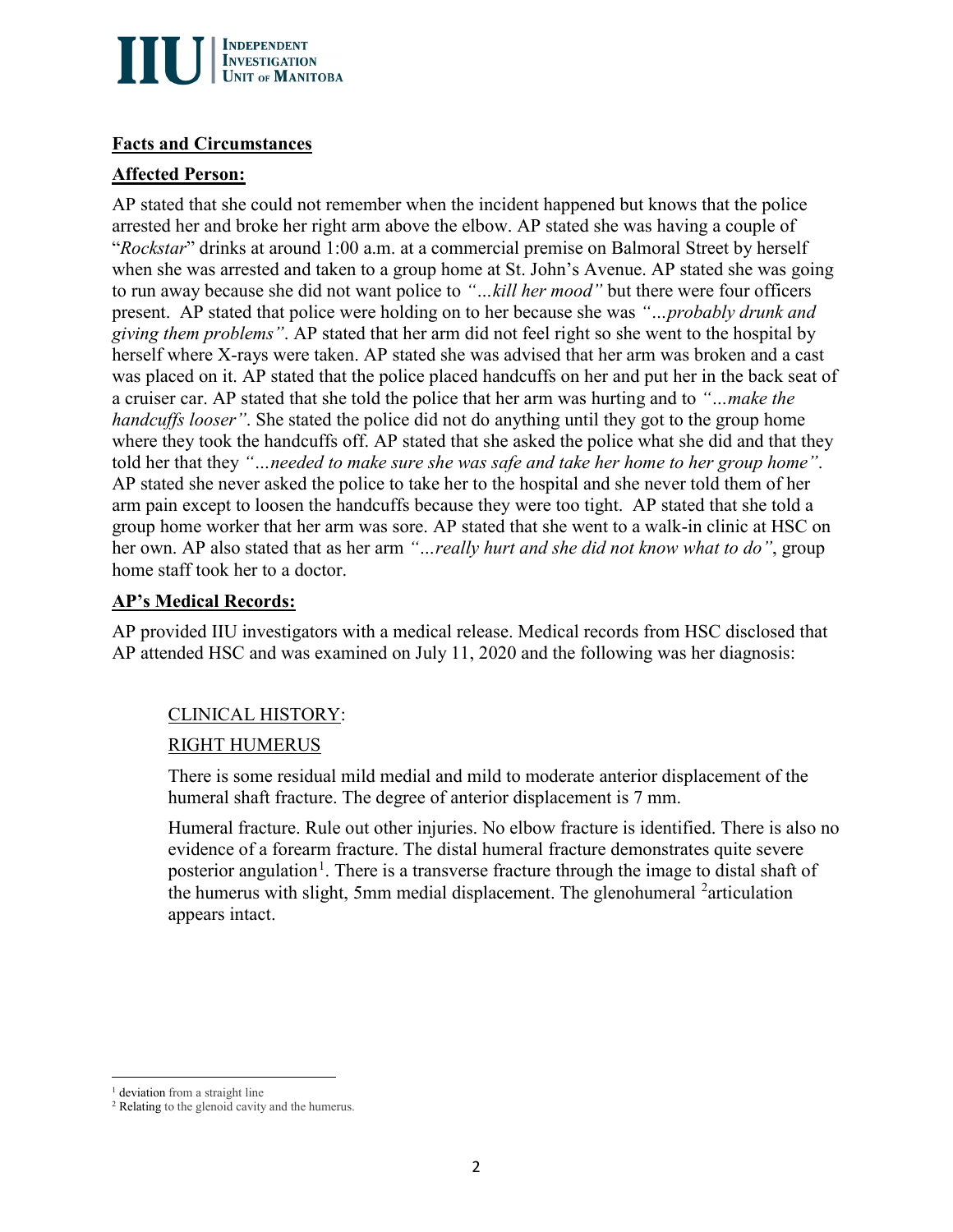

## **Civilian Witnesses:**

CW1 was working at the group home as a youth mentor and that AP was a resident at this location (due to personal and special circumstances). CW1 stated that AP was reported missing from the group home early the afternoon the day prior. CW1 stated in the early morning hours of July 11, police came to her door advising that they had AP in their custody. CW1 stated that she was advised that AP was *"drunk"*. CW1 stated that she went to the police cruiser and observed that AP was *"…screaming her head off"*. CW1 stated that police advised that when AP was placed in the cruiser car, she started to climb out of the cruiser car's window, was kicking at officers and that they had to pull her out of the vehicle so they could handcuff her. At one point, CW1 recalled that AP said she had a *"boo boo"* and was *"calling for her mommy",* which was not normal behaviour for her. CW1 stated that she went to check where AP was hurting and when she touched her hand AP *"freaked out"*. CW1 stated that she asked AP if she wanted to go to the hospital and she said yes. CW1 stated she took AP to HSC. CW1 stated that she believed that AP was under the influence of drugs as she was falling a sleep in the chair when the nurses were asking what happened. CW1 stated that AP said she was not fighting on Balmoral Street but was yelling at a delivery guy trying to scare him.

CW2 owns the commercial premises on Balmoral Street where AP became involved with the police. CW2 that during the late evening and early morning hours of July11, there were two incidents at his business that the Winnipeg Police Service were called to attend. CW2 stated that when he was speaking to police outside, he noticed a fight in the front of his store that he pointed out to them. This was the reported fight involving AP.

CW3 was a customer of the store and was inside speaking with CW2. CW3 stated he was involved in an incident there resulting in his arrest by police. CW3 stated that he did not see anything occurring in the front of the store as he was in the back of the police car and was crying.

# **Witness Officers:**

WO1 was partnered with WO2 and was on duty in the early morning of July 11 when they attended a commercial premise on Balmoral Street on an unrelated matter. WO1 stated that while at these premises, he noted that a crowd of approximately 10 or more people were outside, were acting rowdy and hostile and many appeared intoxicated by drugs and alcohol. WO1 stated that SO1 and SO2 had also attended to assist in the original dispatched matter. WO1 stated that he did not see either SO1 or SO2 deal with anyone or witnessed any person arrested by them.

WO2 stated that on July 11, 2020 he and WO1 were at a commercial premise on Balmoral Street in response to a call for service. WO2 stated that SO1 and SO2 were assisting them with their investigation and were to take a statement from a victim while they arrested a purported offender. WO2 stated that at one point he noticed that SO1 and SO2 had a female handcuffed and were by their cruiser car. WO2 stated that there was a large group of people in the vicinity and that he out of his cruiser car to make sure all police officers were safe and did not have issues with the crowd.

WO3 was the street supervisor on July 11, 2020 when this incident occurred. WO3 stated that he recalled the incident involving AP's arrest given the circumstances of the police initial attendances at the commercial premise on Balmoral Street and her detention as a result of an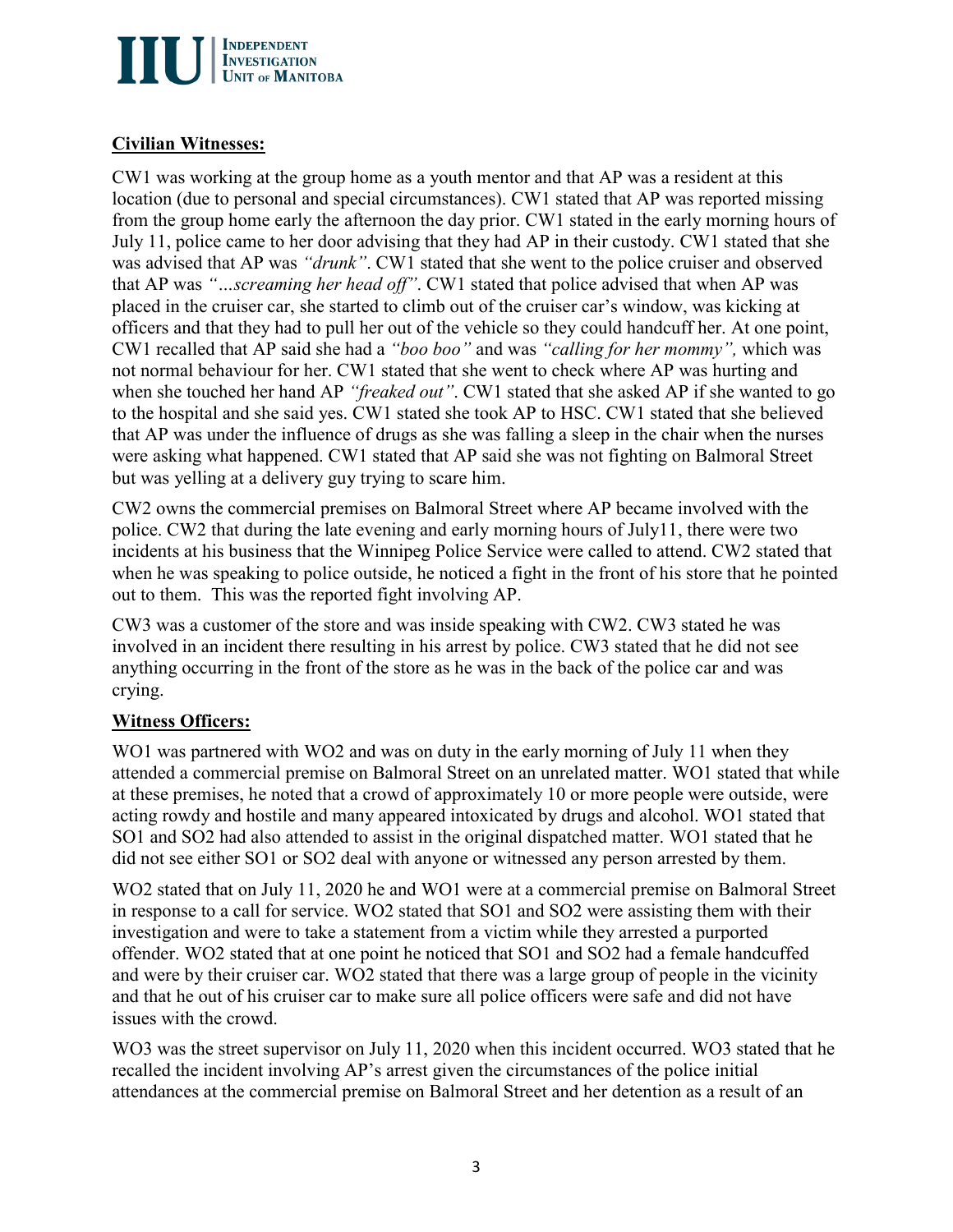

unrelated incident. WO3 stated that he attended the premise and noted that approximately 15-20 drunken people were milling around, hooting, howling, and swearing. WO3 stated that he then heard a commotion towards the parking lot area on Balmoral Street. WO3 stated that he observed two police officers conversing and engaged with a very drunk, belligerent individual, later identified as AP. WO3 stated that AP appeared to

*"…want to fight everybody…almost describe it from my position like a childish temper tantrum, like something you would see in the hall of an elementary school where the kid is kicking at the officers, flailing around with arms going everywhere."*

WO3 stated that SO1 and SO2 took hold of AP by her arms as she was

*"kind of flailing around…pushed her down on to the ground, grabbed an arm each and quickly cuff it up despite her resistance".* 

WO3 stated that it appeared that SO1 and SO2 were more than capable just placing her in handcuffs so he stood back as they took her to her feet as she was not cooperative. WO3 observed SO1 and SO2 escort her to the cruiser car and place her in the back of the car. WO3 stated

*"In my opinion, being a police officer for 20 years, and involved with use of force encounters, it seemed as though they were being about as patient as they possibly could*  have based on her behaviour, I think they easily could have been justified in kind of *amping it up even more…from my vantage point as a supervisor, I had zero concerns with the level of force that they used…the fact that she had an injury, I don't know where that came from, I certainly didn't see any injuries occurring there, and I didn't hear any complaints."* 

## **Subject Officers:**

Pursuant to the provisions of the PSA, a subject officer cannot be compelled to provide his or her notes regarding an incident nor participate in any interview with IIU investigators. In this case, both SO1 and SO2 declined to attend for an interview. SO1 did not provide a copy of his notes as he advised he had none. SO2 did provide IIU investigators with a copy of his notes and a copy of his narrative report.

According to SO2's narrative report, he and SO1 attended the commercial premise on Balmoral Street to assist WO1 and WO2 on a call for service. SO1 and SO2 had taken a statement for CW2 in their cruiser car on the north side of the parking lot. After completing the statement, CW2 advised them about a fight occurring in front of his business and requested assistance. SO2 wrote that he observed approximately 20 people in front of the premises and a large commotion was ongoing. SO2 noted that an individual, later identified as AP, was yelling and shouting at several other persons and appeared to swing punches several times at an unknown male. SO2 wrote that he was able to intervene between the parties. SO2 wrote that everyone appeared intoxicated and some were consuming beers at the time. SO2 wrote that another male approached him and advised that he was assaulted by AP. SO2 wrote that AP was intoxicated, was slurring her words and was combative. SO2 wrote that he attempted to take an alcoholic beverage from AP's possession when she began screaming obscenities, laid on the ground and began kicking her legs, striking SO1 and SO2. SO2 wrote that AP was taken into custody without incident and arrested for assaulting a Peace Officer. SO2 wrote that when AP's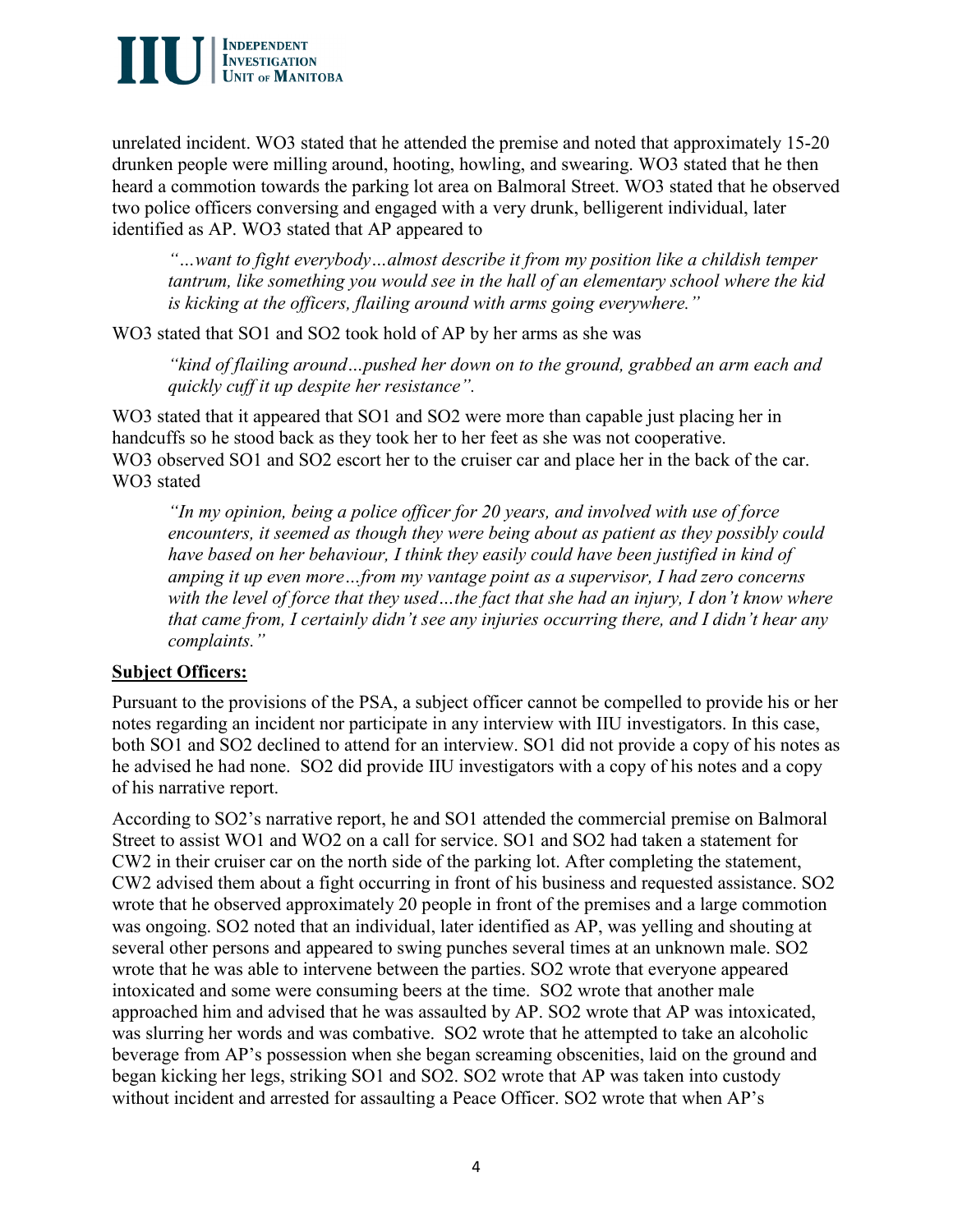

diminished mental capacity became obvious, it was deemed unnecessary to proceed with criminal charges against her. SO2 wrote that AP was transported to her group home and turned over to CW1 without incident.

# **Medical Opinions**

IIU contacted two medical doctors to obtain opinions on the nature and potential causes for AP's injury.

PW1 provided the following opinion:

*"I've reviewed the medical records you provided, and in this case I don't think I can be of much help to you. The fracture is not described as a spiral fracture (a fracture type that indicates a twisting mechanism of injury). However, it remains possible that the fracture could have occurred if her arm was seized while she was in motion. I can't give you any kind of percentage likelihood though"*

PW2 provided the following opinion:

*"Thank you for inquiry regarding AP. The following is in response to questions you had in terms of my professional opinion.*

*AP had a humerus shaft fracture. We see this fracture fairly commonly in our orthopedic trauma practice. The possible causes of this type of fracture are either torsional or bending forces, which would exceed the ultimate strength of the bone causing failure. The amount of force required to cause this type of the fracture is the amount of force that overcomes the amount of load that the bone can withstand. These fracture types are commonly occur in falls from a height, direct blows, or twisting injuries to the upper extremities."* 

# **Conclusion**

This investigation must consider whether the actions of any or all of the police officers who were involved with AP caused, or in any way contributed, through action or inaction, to her injury, and if so, should criminal code consequences flow therefrom.

The following facts and circumstances have been established:

- SO1 and SO2 were on-duty, lawfully placed and in lawful execution of their duties at all material times;
- AP was intoxicated, belligerent and by her own admission, "giving them (the police) problems";
- There was a confrontation between AP and an unidentified male on Balmoral Street that resulted in police intervening and eventually detaining AP;
- AP was kicking and striking police officers;
- Police struggled with AP to detain and handcuff her as she flailed;
- AP's medical report from HSC confirms that she sustained a fractured right humerus;